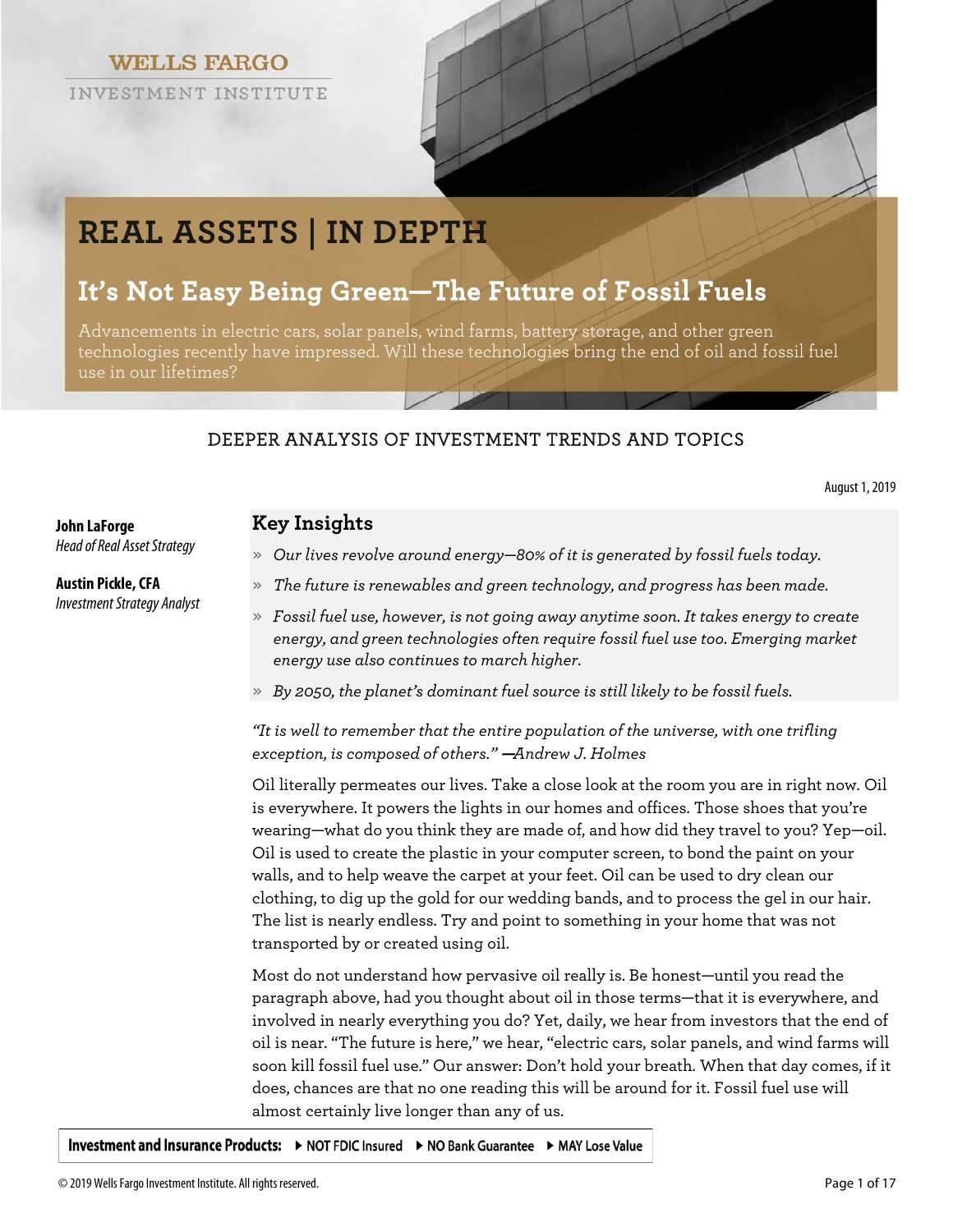Our energy reality is this: Our lives revolve around energy use, and lots of it. Fossil fuels generate 80% of that energy (see purple line, Chart 1). While reducing this to zero is an admirable goal, it is not happening in your lifetime. By 2050, we figure that a best-case scenario is that energy generation by fossil fuels could drop from 80% to 50% (the best case). In fact, on our way to 2050, total fossil fuel use likely will rise (just not as fast as renewables). We'll show you this chart on page 13.

Today, we're going to talk about the realities of energy use—past, present, and future. Great progress has been made in reducing greenhouse gas emissions over the past decade, thanks to the tenacity of the green movement, \$100 oil prices, some tax breaks, Millennials, and Al Gore's "An Inconvenient Truth" documentary—whose impact cannot be overstated.<sup>[1](#page-1-0)</sup> With that said, we find that there are a number of ugly energy realities remaining, which need to be discussed. The future isn't all green. Let's begin by reviewing how we got into this energy mess.



Sources: U.S. Energy Information Administration (EIA), Wells Fargo Investment Institute. Yearly data: 1776-2018. Fossil fuels include coal, natural gas, and petroleum and other liquids. A British thermal unit (Btu) is a measure of the heat content of fuels or energy sources. It is the quantity of heat required to raise the temperature of one pound of liquid water by 1 degree Fahrenheit at the temperature that water has its greatest density (approximately 39 degrees Fahrenheit).

 $\overline{a}$ 

<span id="page-1-0"></span><sup>1</sup>Paramount, May24, 2006.

<sup>© 2019</sup>Wells Fargo Investment Institute. All rights reserved. Page 2 of 17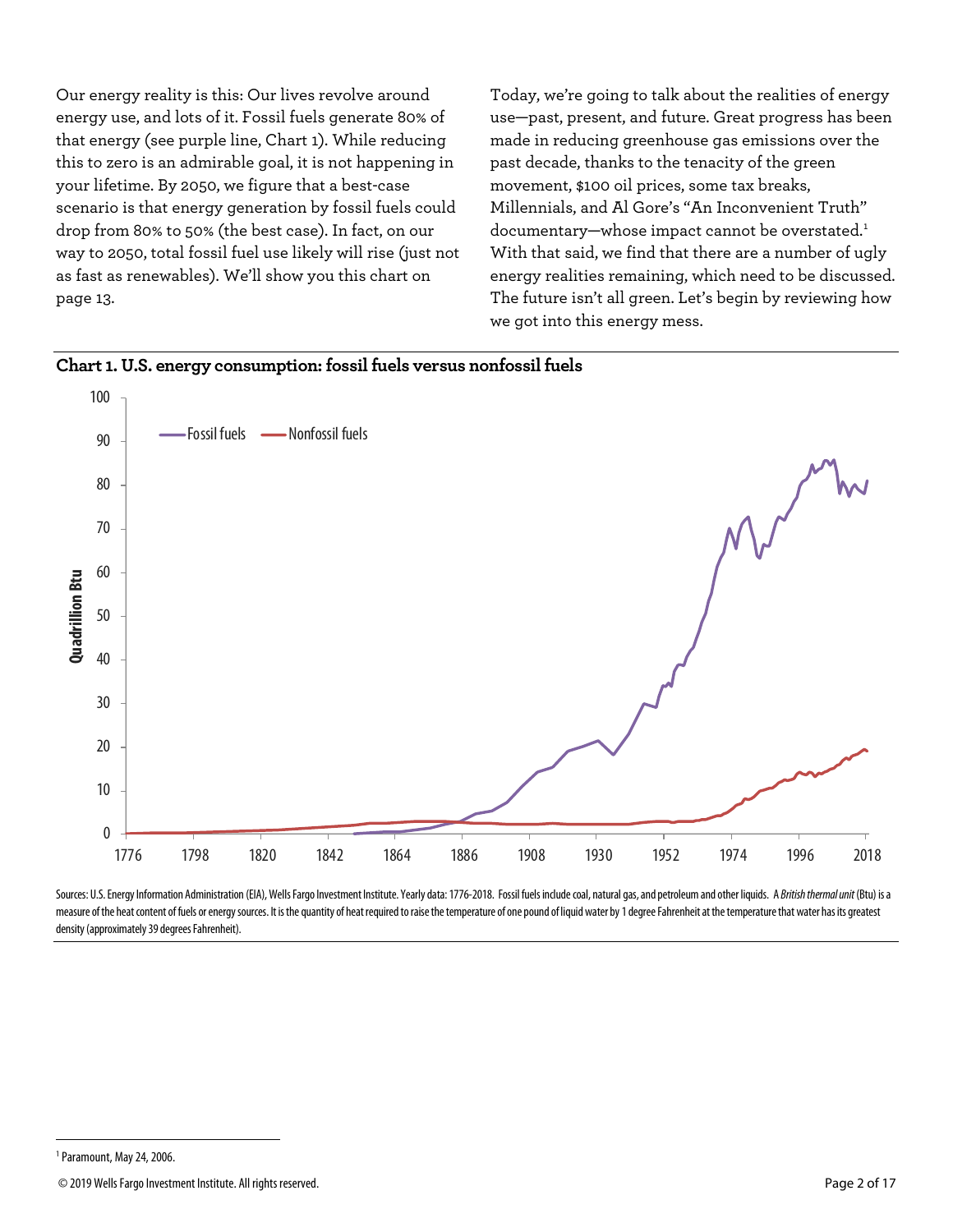#### **Chart 2. U.S. energy consumption by fuel**



# **The evolution of U.S. energy use**

A world without fossil fuels, while hard to imagine, was not that long ago. Oil was found in the U.S. in 1859, in the small town of Titusville, PA. Up to that point in U.S. history, energy use was almost entirely renewable—wind, water, whale oil, tallow, wood (green line in Chart 2)—and so on. Chart 2 highlights U.S. energy consumption by fuel, since 1776. Notice that fossil fuels came onto the domestic scene in the 1850s, but they did not begin permeating our daily lives until the 1950s. Keep Chart 2 in mind as we discuss the future of energy. It is all a process. Fossil fuels entered our lives in a slow and staggered way. When the time comes, they likely will exit that way too.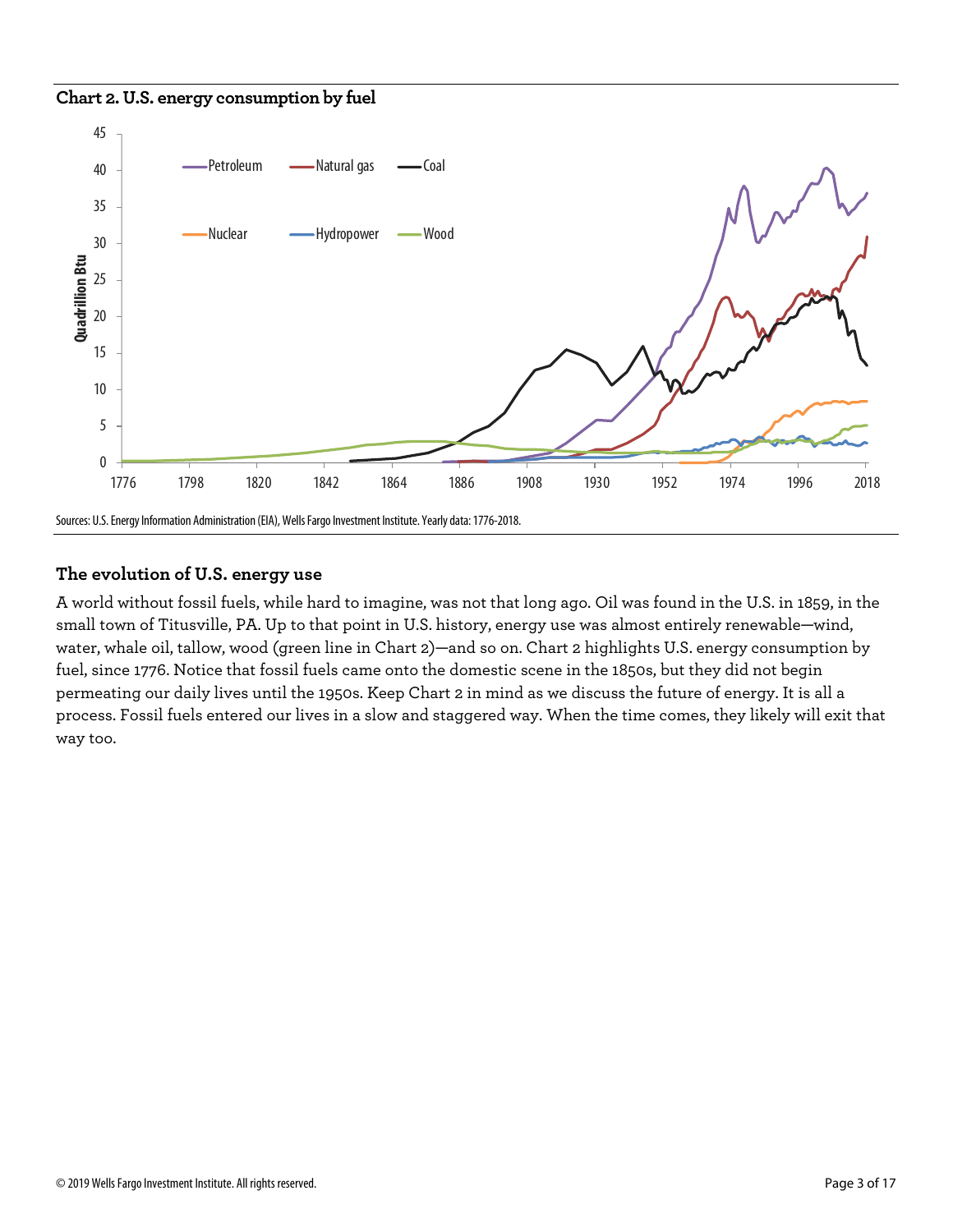#### **Chart 3. Country oil consumption—per capita**



As we fast forward to today, the U.S. now consumes more fossil fuels per citizen than any other country—by far. Take oil as an example. The dark blue line in Chart 3 shows that the average American consumes about 22 barrels of oil per year for driving, heating, etc. This is about twice the world average (black dashed line, Chart 3).

If you are sitting there aghast, wondering how the U.S. got itself into this over-consuming energy mess, just remember that it wasn't a mess in the beginning. Using fossil fuels was part of the grand plan. The U.S. would

not be the superpower that it is today without the rise of coal and oil. Countries that didn't have access to fossil fuels in the 1800s and 1900s failed to industrialize. That often meant peasantry, poverty, limited education, and cottage industries. With the tailwind of fossil fuels, the likes of Commodore Vanderbilt (railroads) and John D. Rockefeller (oil), transformed the U.S. from what some might call a "backwater town" into a glowing city on the hill (relatively speaking, of course).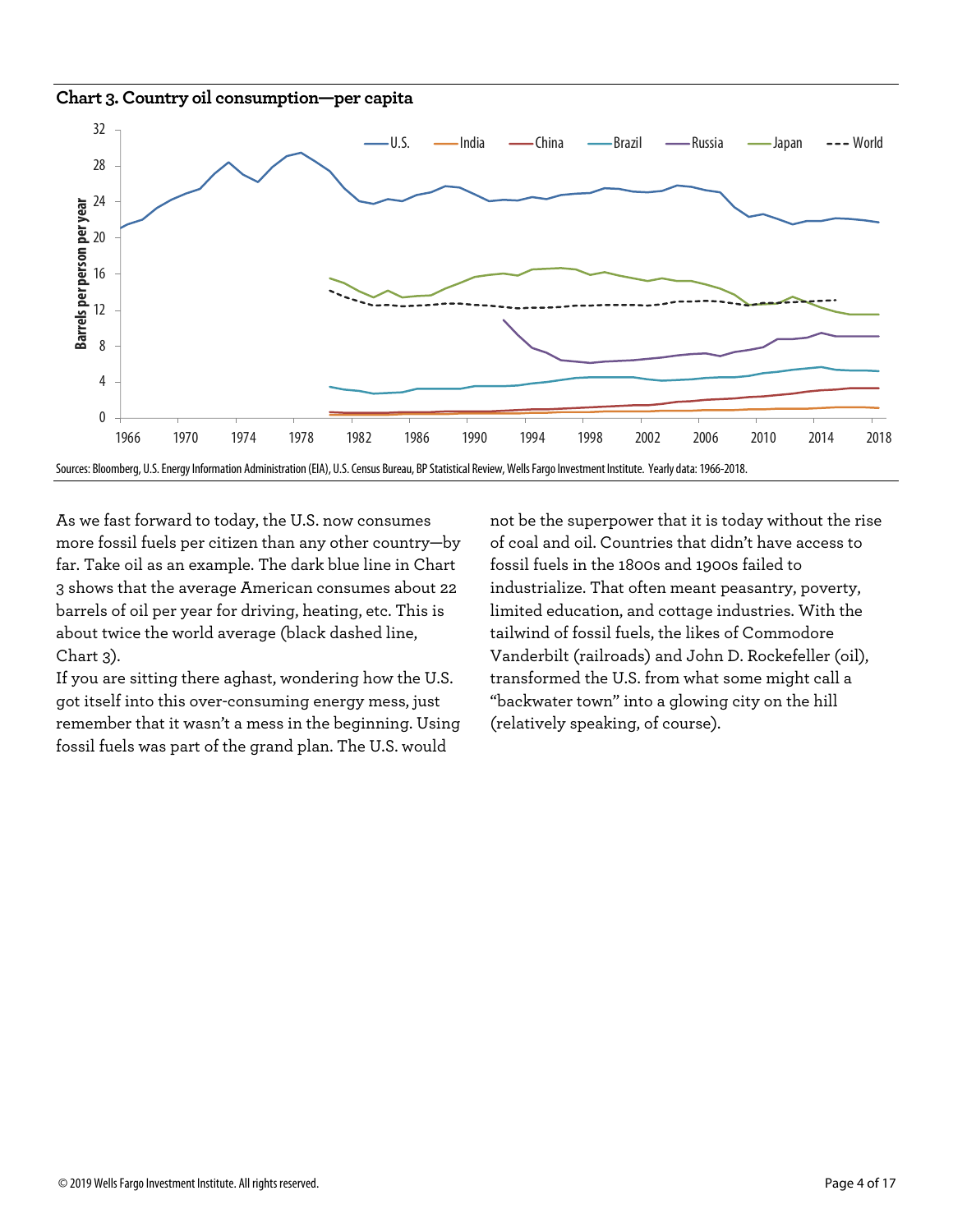# **2006—The beginning of the end for fossil fuels?**

During the early decades of the 20<sup>th</sup> century, fossil-fuel use largely went unchecked. The U.S. was growing, of course, and the political will to slow the fossil-fuel train was not particularly strong. That changed somewhat after the 1970s, as the U.S. introduced efficiency and emissions standards. This is why oil consumption per person in America has been dropping slowly (dark blue line, Chart 3). Even with increased efficiency, however, total U.S. fossil-fuel use continued to grow (see Chart 1). After all, the U.S. economy has grown, along with its population. The political will to stop the fossil-fuel train just wasn't there—and then Al Gore took the stage in 2006.

In May 2006, the rousing documentary film, "An Inconvenient Truth" was released.<sup>[2](#page-4-0)</sup> Global warming and greenhouse gases instantly became household words. The film shows former Vice President Al Gore pacing back and forth on a stage, describing in great detail, with dramatic charts (such as Chart 4), that our planet was being destroyed by burning fossil fuels. His presentation, paraphrased, was: 1) burning fossil fuels releases carbon dioxide (CO2) into the atmosphere; 2) CO2 (greenhouse gas) clogs the atmosphere and traps heat; 3) the heat is "frying" our planet; and 4) stop releasing so much CO2 into the atmosphere—or our planet is toast. Chart 4, a version of the one used in the film, shows the connection between high levels of CO2 (blue line) and higher global temperatures (green line).



Sources: Earth System Research Laboratory, Wells Fargo Investment Institute, July 2019. Antarctic Ice Cores Study (Revised 800KYr CO2 Data): **http://ncdc.noaa.gov/paleo/study/17975**, July 18, 2019. Investigators: Bereiter, B.; Eggleston, S.; Schmitt, J.; Nehrbass-Ahles, C.; Stocker, T.F.; Fischer, H.; Kipfstuhl, S.; Chappellaz, J., Jouzel, J., et al, 2007. EPICA Dome C Ice Core 800KYr Deuterium Data and Temperature Estimates. IGBP pages/World Data Center for Paleoclimatology. Data Contribution Series # 2007-091. NOAA/NCDC Paleoclimatology Program, Boulder,CO.

 $\overline{a}$ 

<span id="page-4-0"></span><sup>&</sup>lt;sup>2</sup> Paramount, May 24, 2006.

<sup>© 2019</sup>Wells Fargo Investment Institute. All rights reserved. Page 5 of 17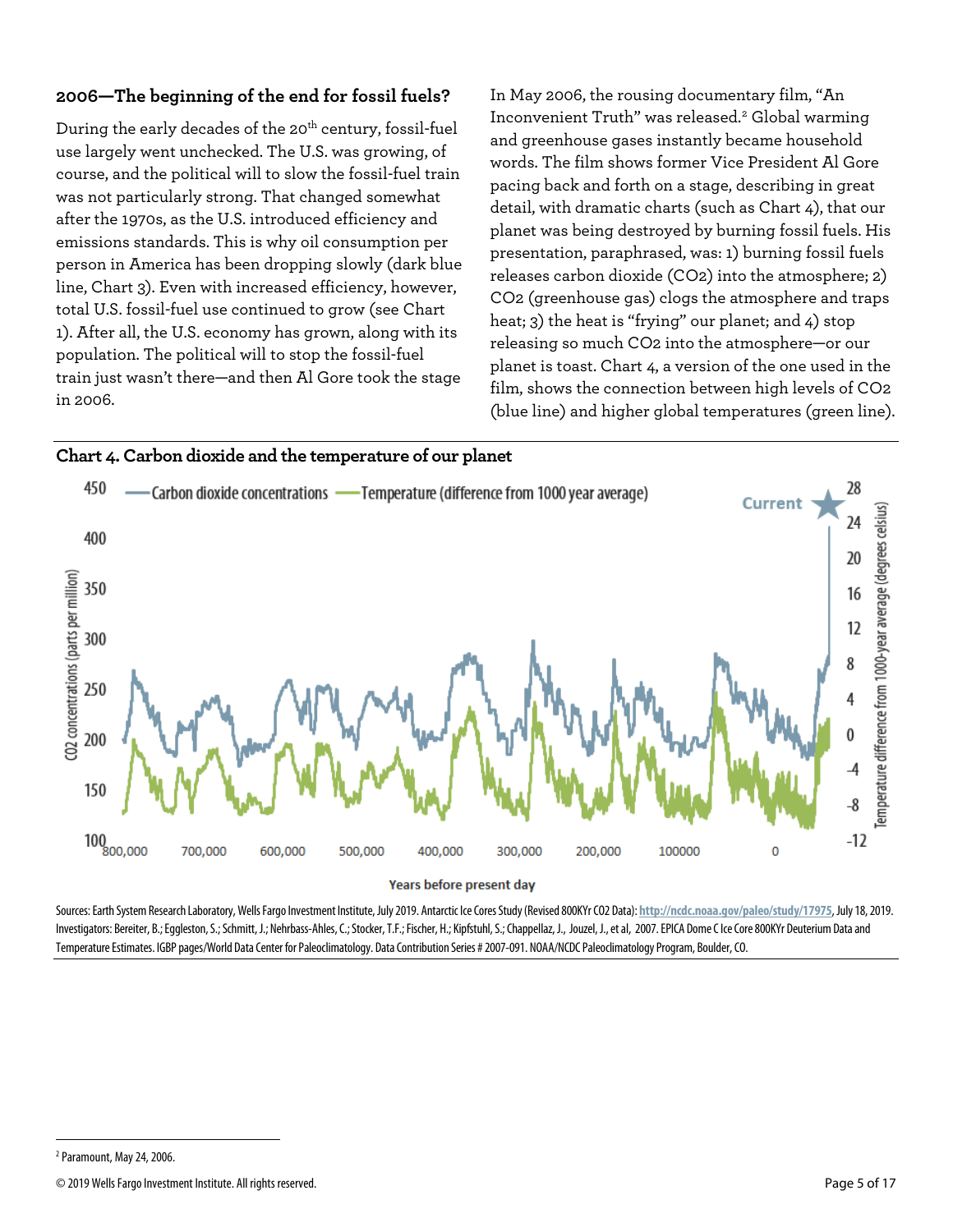Like it or not—and believe it or not—the documentary had a tremendous impact. It was released for maximum effect and produced by some of Hollywood's best. The same producer of "An Inconvenient Truth" also produced "Pulp Fiction," and "Good Will Hunting." The documentary won two Academy Awards, and Al Gore won the Nobel Peace Price, to thunderous applause.

The timing was right, too. It isn't like the green movement was new or that other environmental films had never been made. This one, though, hit at a time of rising demographics and rising oil prices. Millennials, who are now the largest and most environmentally conscious U.S. demographic group, were coming of

age. At an average age of 18 in 2006, they started to vote and were ready to make their mark. Chart 5 shows that, by the 2020 election, Millennials will be a larger portion of the U.S. voting age population than any other demographic group today. Millennials also grew up in their teens watching oil prices spike from \$10 in 1998 to \$75 in 2006.

One interesting side note is that the fossil-fuel industry has been so successful, since the 1800s, that it was probably inevitable that it would sow the seeds of its own demise. One could say that Al Gore is one of those seeds. He attended Vanderbilt University on a Rockefeller Foundation scholarship.





Sources: U.S. Census Bureau, Ned Davis Research Group, Wells Fargo Investment Institute, July 12, 2019.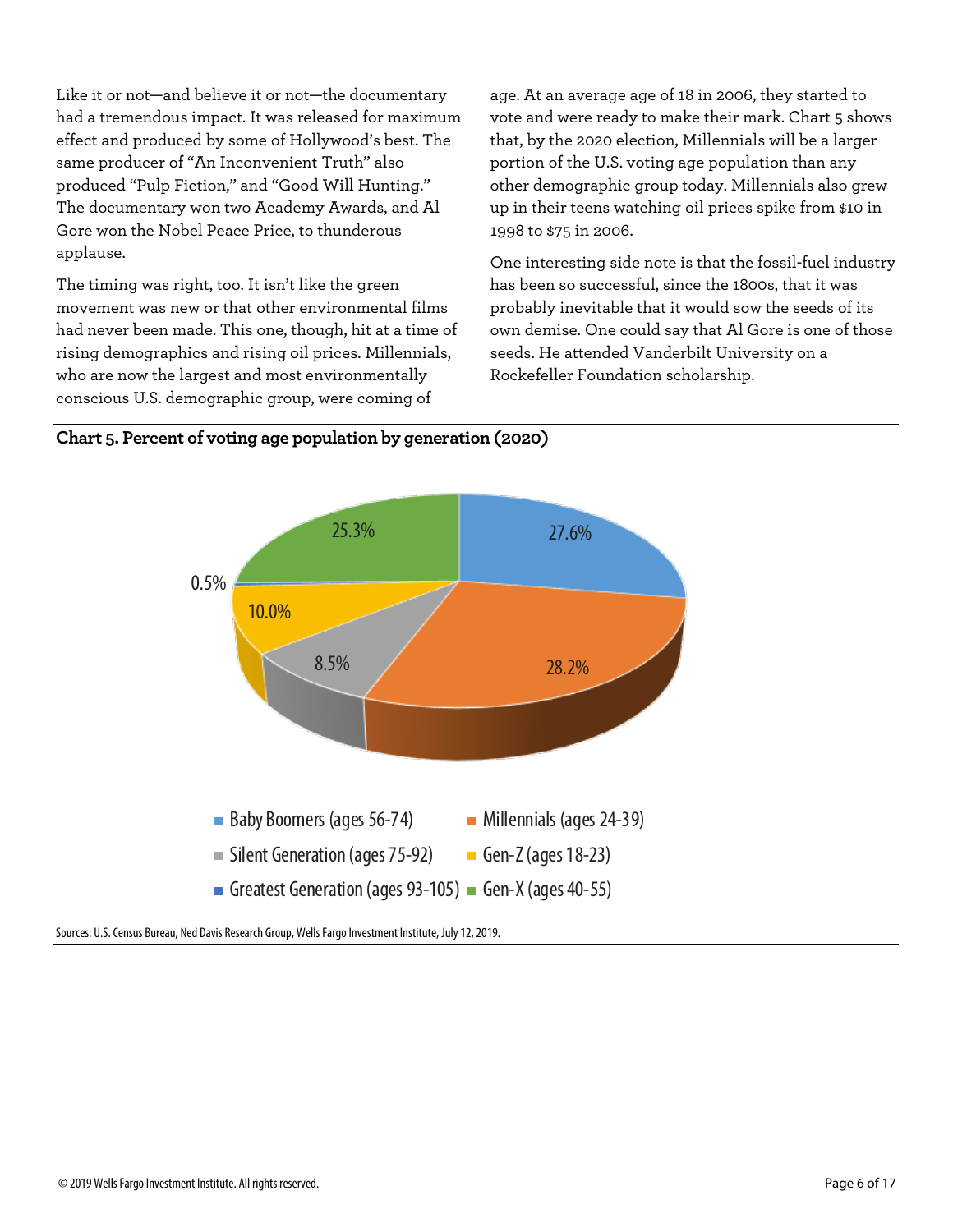# **Step 1 after Al Gore—Reduce greenhouse gas emissions**

Reducing CO2 and other greenhouse gas emissions from fossil fuels was the immediate first step solution following Al Gore's global warming scare. With coal being the worst CO2 emmitter, it was an easy first target. Coal usage in the U.S. has dropped by 40%, since 2006.

Coal is largely burned to generate electricity. With coal usage dropping by 40% since 2006, did the average

American give up 40% of their electricity needs? Of course not. American's don't want their "go-go" lives interrupted, and politicians that want to get elected also don't want their plans to be disrupted. Many electric utilities switched to burning natural gas instead. Natural gas may be a fossil fuel, but it releases half the CO2 of coal, so the switch from coal to natural gas was a reasonable short-term compromise (see Chart 6). As expected, natural gas (red line, Chart 7) has since surpassed coal (black line, Chart 7) as U.S. electric utilities' burning fuel of choice.



# **Chart 6. Fossil fuel CO2 emitters**

Sources: U.S. Energy Information Administration (EIA), Wells Fargo Investment Institute, July 12, 2019.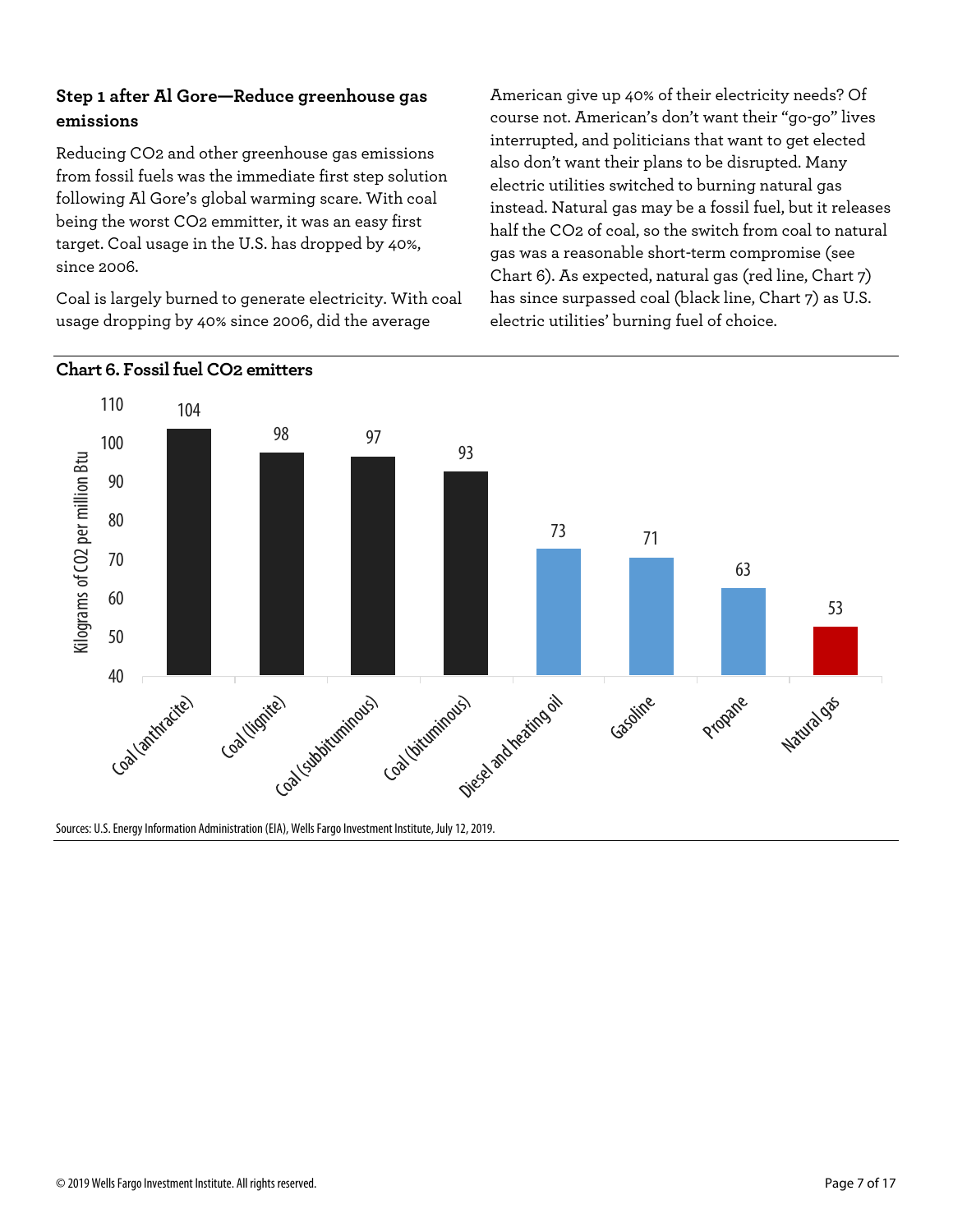



Sources: U.S. Energy Information Administration (EIA), Wells Fargo Investment Institute. Yearly data: 1949-2018.

While the green movement would not likely consider burning one fossil fuel in exchange for another the ideal long-term solution, it has helped to reduce CO2 emissions in the electric utility sector (Chart 8, orange line). In essence, utilities are burning time as they wait for renewable fuel sources to grow up.

Chart 7 shows that the growth of renewables has been a slow grind. Yet, progress has been made. Wind has grown from less than 1% of electricity generation in 2006, to nearly 10% today (Chart 7, light blue line). Solar adoption has been frustratingly slow, but we are expecting that to change soon (Chart 7, grey line).

# **Why is it a slow grind for electric utilities to switch to renewables?**

For one, the sun doesn't always shine, and the wind doesn't always blow. American consumers, especially, want and need a consistent electricity source. As someone who has lost power for days on end because of Florida hurricanes, I empathize with this plight. For consistent electricity generation, gas and coal will be needed for some time still—probably for decades. Fossil fuels have a massive advantage over renewables, precisely because they can be burned on demand.

<span id="page-7-0"></span>Second, the technology isn't there yet. Large-scale electricity storage is inefficient and expensive, and a good deal of electricity generated by renewables is lost. This is one of those areas, though, that does hold promise. Over the past few years, new lithium-ion batteries have been released that can hold up to 100 megawatts. And larger batteries are on the horizon— 400-500 megawatt battery projects recently have been announced in Florida and Texas. This is an incredible technological leap, but we caution perspective here. These batteries aren't cheap, and 400 megawatts would power my hometown of Sarasota, Florida for less than a day.[3](#page-7-0)

Third, the electrical grid in the United States is fragmented and old. Even when the U.S. does figure out how to store renewable energy in scale, that would help only the locations that generate the renewables, if the electrical grid isn't upgraded. Transmitting electricity to those areas that are not blessed with lots of wind and sun will require new transmission lines and huge capital investments.

Lastly, the move to renewables is as much a political challenge as it is a technological one. Americans like their go-go lifestyle, and few want to return to the premodern world. Politicians know this, and they know that billions of investment dollars are needed. The switch from fossil fuels to renewables is a process, and it is not an overnight fix.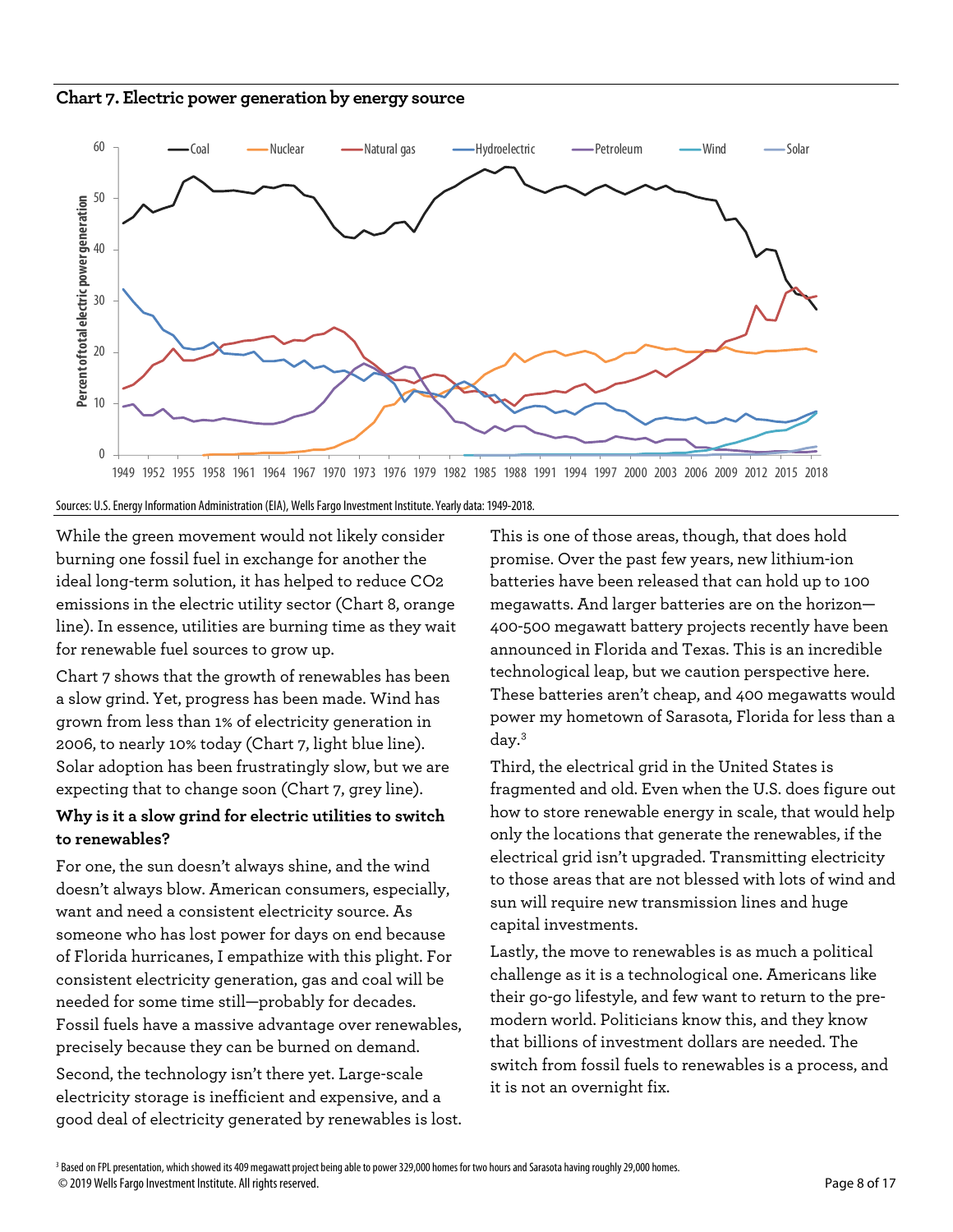#### **Chart 8. U.S. CO2 intensity by sector**



#### **U.S. electricity's burning future—lots of fossil fuels**

Our view of electricity's future is similar to that of the Energy Information Administration (EIA)—the United States' main energy information source. The EIA is projecting that U.S. electricity demand will rise 30% through 2050 (Chart 9). A 30% demand increase over 30 years should not shock you, but the fuel sources generating that electricity may. Chart 9 shows that renewables (green area) are the fastest growing fuel source for electricity, but they aren't the largest source. That designation goes to natural gas (red area).

By 2050, the EIA expects natural gas to account for 40% of U.S. electricity generation—and renewables, 30%.

One of the hard realities to remember is that consumers want reliable, on-demand energy, and at this point in our energy evolution, that requires fossil fuels. Since natural gas releases less CO2 than other fossil fuels—while being abundant, cheap, and highly efficient (via natural-gas turbines)—it should continue to be electric utilities' fossil fuel of choice. Of course, should natural-gas prices stop being so cheap, it could accelerate the adoption of renewables.



#### **Chart 9. Electric power generation by energy source**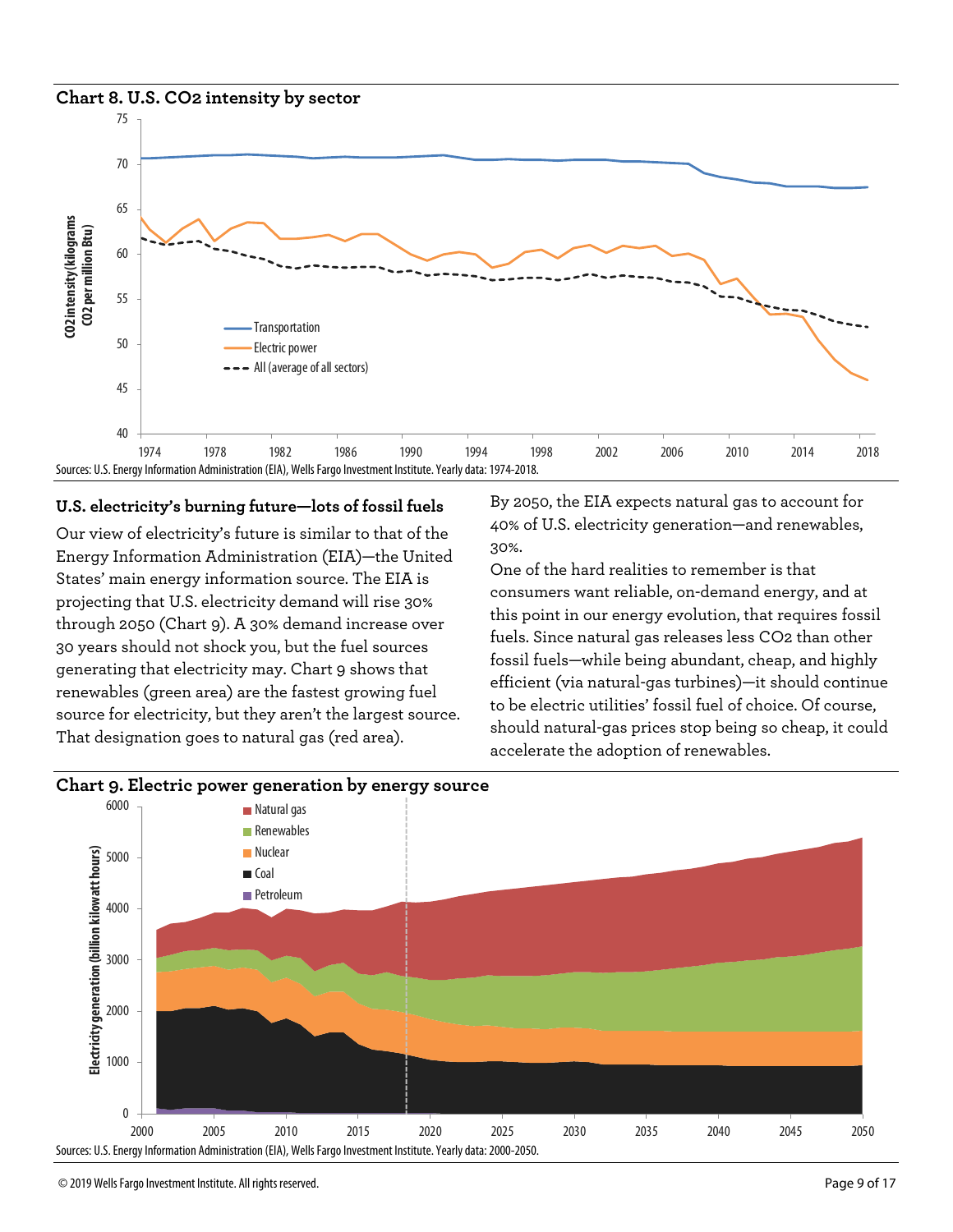



## **Step 2 after Al Gore—Detox America from its oil addiction**

With coal usage now in free fall (black line, Chart 2), oil (purple line, Chart 10) is the unchallenged leader of CO2 emissions in the U.S. Step 2 to help fix global warming trends is to get the U.S. off of oil usage (petroleum). Americans are addicted to oil, so this will not be easy. It is the most used fossil fuel in the U.S., and as Chart 11 shows, its use throughout the economy is broad-based—mostly from transportation and industrial sectors. There is lots of talk that the United States' first target in detoxing Americans from our oil addiction should be transportation (blue line, Chart 11), and we agree. Nearly all transportation in the U.S. is fueled using oil (purple line, Chart 12).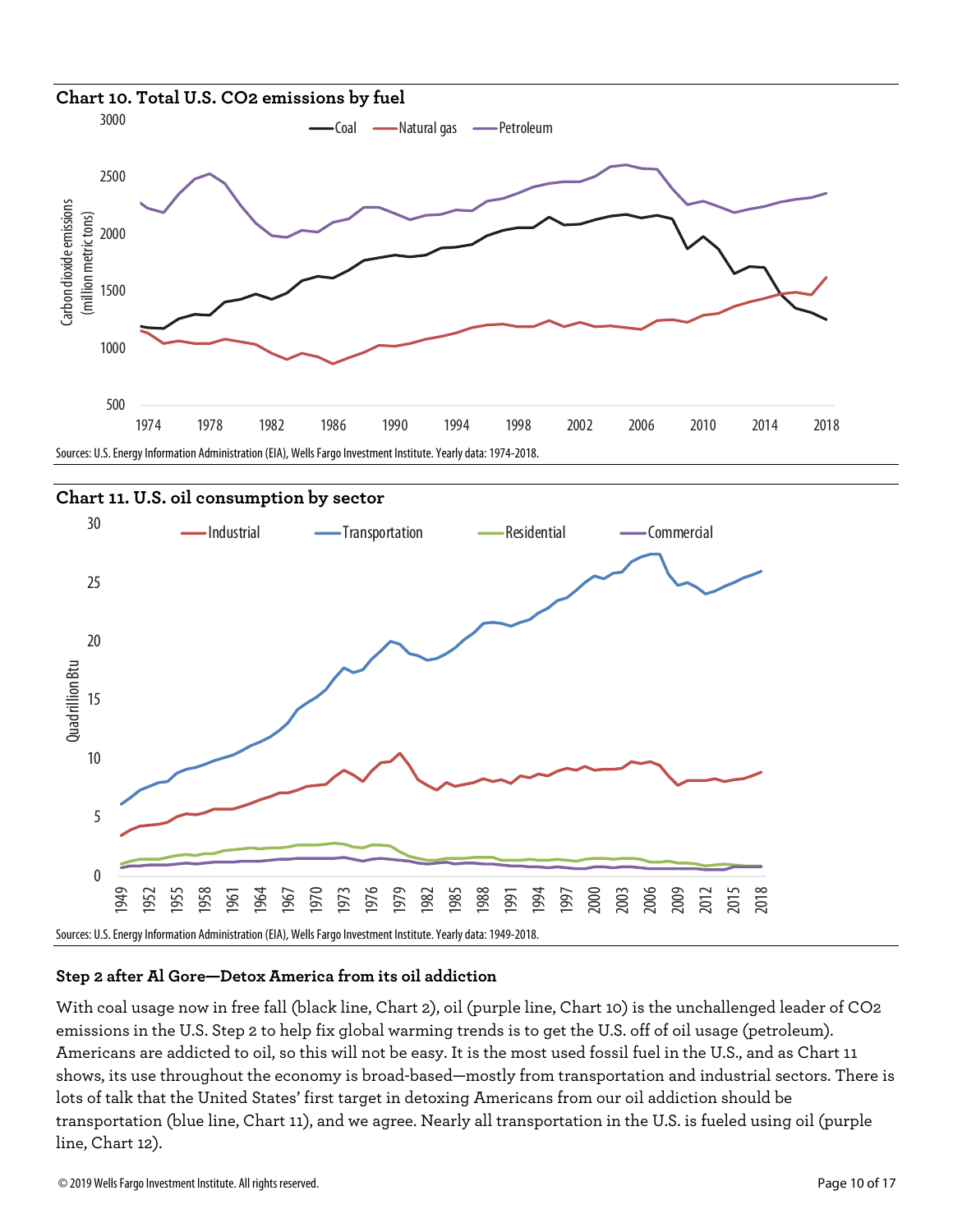**Chart 12. U.S. transportation sector consumption by fuel**



Sources: U.S. Energy Information Administration (EIA), Wells Fargo Investment Institute. Yearly data: 1949-2018.

#### **Electric vehicles—the game changer for oil use**

Leaps in technology—and political strides—have allowed alternative fuels, such as compressed natural gas (CNG) and E85 (ethanol), to become fuel options. None of these alternative fuels, however, could change the oil-consuming dynamic like electric vehicles. The reason why electric vehicles could be an oil-consuming game changer is best understood if you consider why oil became the dominant transportation fuel. Oil has been the go-to transportation fuel source, because it offers "great energy bang for the buck." Oil packs a great energy punch, and it can be stored in a relatively small space (tank). Few other fuels can compare. There is good reason why most of us don't fill our cars up with lumps of coal or dry natural gas.

Electric vehicles, though, give oil a run for its money. In fact, electric vehicles' "energy bang for the buck" is even better than oil's. Table 1 compares five

well-known cars that are fueled by different sources. MPGE stands for Miles Per Gallon Equivalent, and it was created by the Environmental Protection Agency (EPA) to help compare electric vehicles, on an "applesto-apples" basis, with fossil-fuel-burning vehicles. After all, electric vehicles are not being directly powered by a fossil fuel ("directly" being the operative word). MPGE basically tells you how far you can travel on the electric equivalent of a gallon of gasoline. Notice how much farther one can drive on an electric equivalent of gasoline in an electric car vs. regular gasoline powered cars (yellow highlights). Keep in mind, of course, that range is a factor here too, and that still favors fossilfuel powered cars. Electric battery technology still has a ways to go. Most electric batteries cannot hold enough charge to take you the long distances that a fossil fueled vehicle can.

| Vehicle cost comparison |                        |                  |             |
|-------------------------|------------------------|------------------|-------------|
| <b>Fuel type</b>        | Cost to drive 25 miles | Annual fuel cost | <b>MPGE</b> |
| Electricity             | \$1.12                 | \$650            | 98          |
| E85                     | \$3.28                 | \$1,950          | 16          |
| Diesel                  | 52.24                  | \$1,350          | 36          |
| Regular gasoline        | \$2.14                 | \$1,300          | 33          |
| Regular gasoline        | \$2.08                 | \$1,250          | 34          |
|                         |                        |                  |             |

## **Table 1. Vehicle cost comparison: MPGE**

© 2019Wells Fargo Investment Institute. All rights reserved. Page 11 of 17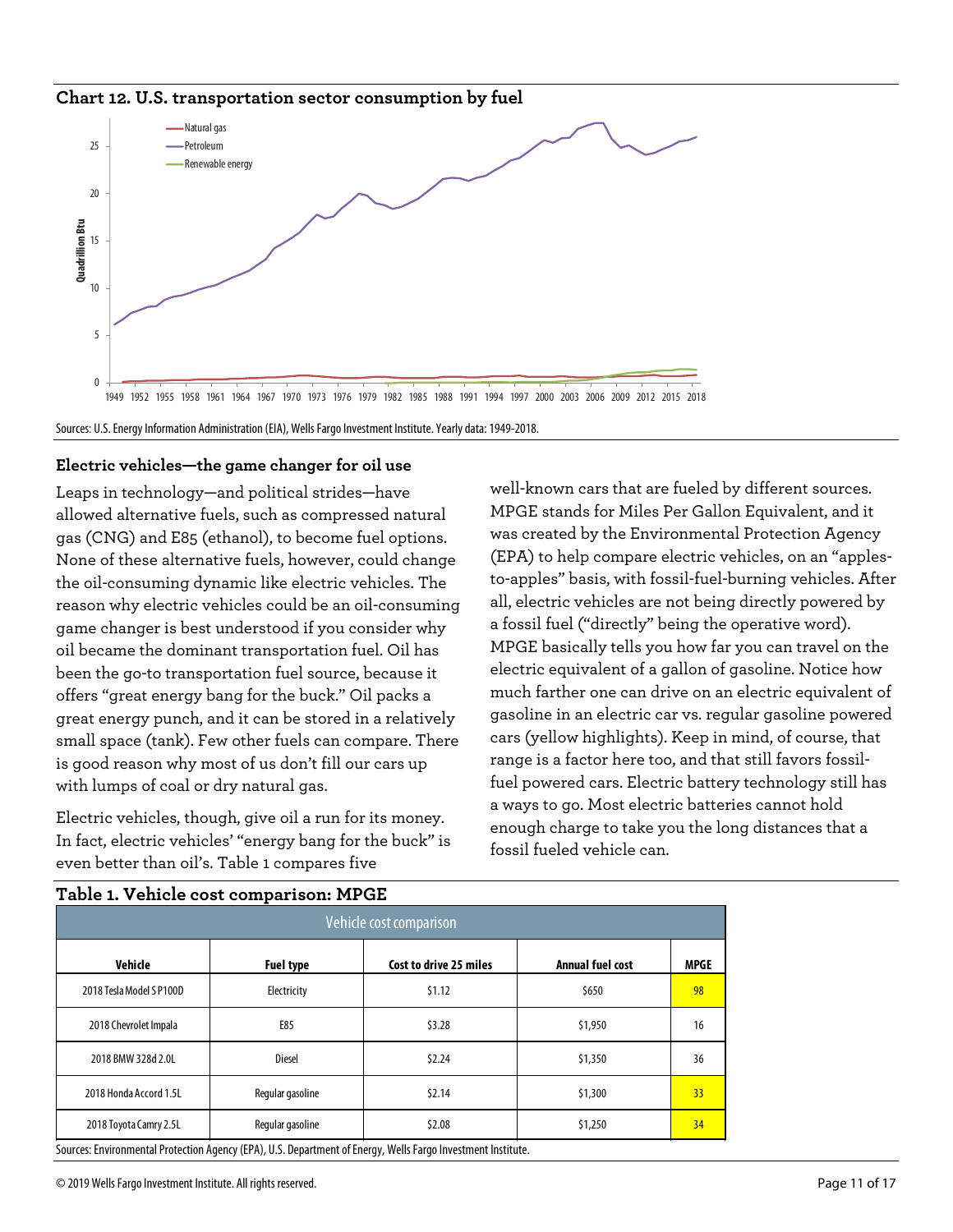Electric vehicles clearly offer great energy efficiency, but the transition from oil to electric won't be all rainbows and unicorns. As noted, Americans clearly like their go-go lives, and they often think twice about anything that gets in the way of that. Not all electric vehicles are created equal. As an example, power, range, and cost are issues for many electrics. Accessibility to charging stations away from the home is another. Many Americans, because of these issues, are not ready to move away from their oil-fueled vehicles yet, and it shows in the numbers. Of the 17.2

million vehicles sold in the U.S. last year, only 361,000 of them were electric.[4](#page-11-0)

Electric vehicle sales are set to rise, though. Still, keep in mind that—as electric sales gain traction—there will be plenty of oil-propelled cars on the road. Chart 13 breaks down future projections of cars on the road between electric vehicles (orange bars), and oil-fueled cars (blue bars). As we like to say, adopting energy efficiency is a process.





Sources: Bloomberg New Energy Finance, Wells Fargo Investment Institute. Yearly data: 2015-2040.

 $\overline{a}$ 

<span id="page-11-0"></span><sup>4</sup> Data from EV-Volumes.

<sup>© 2019</sup>Wells Fargo Investment Institute. All rights reserved. Page 12 of 17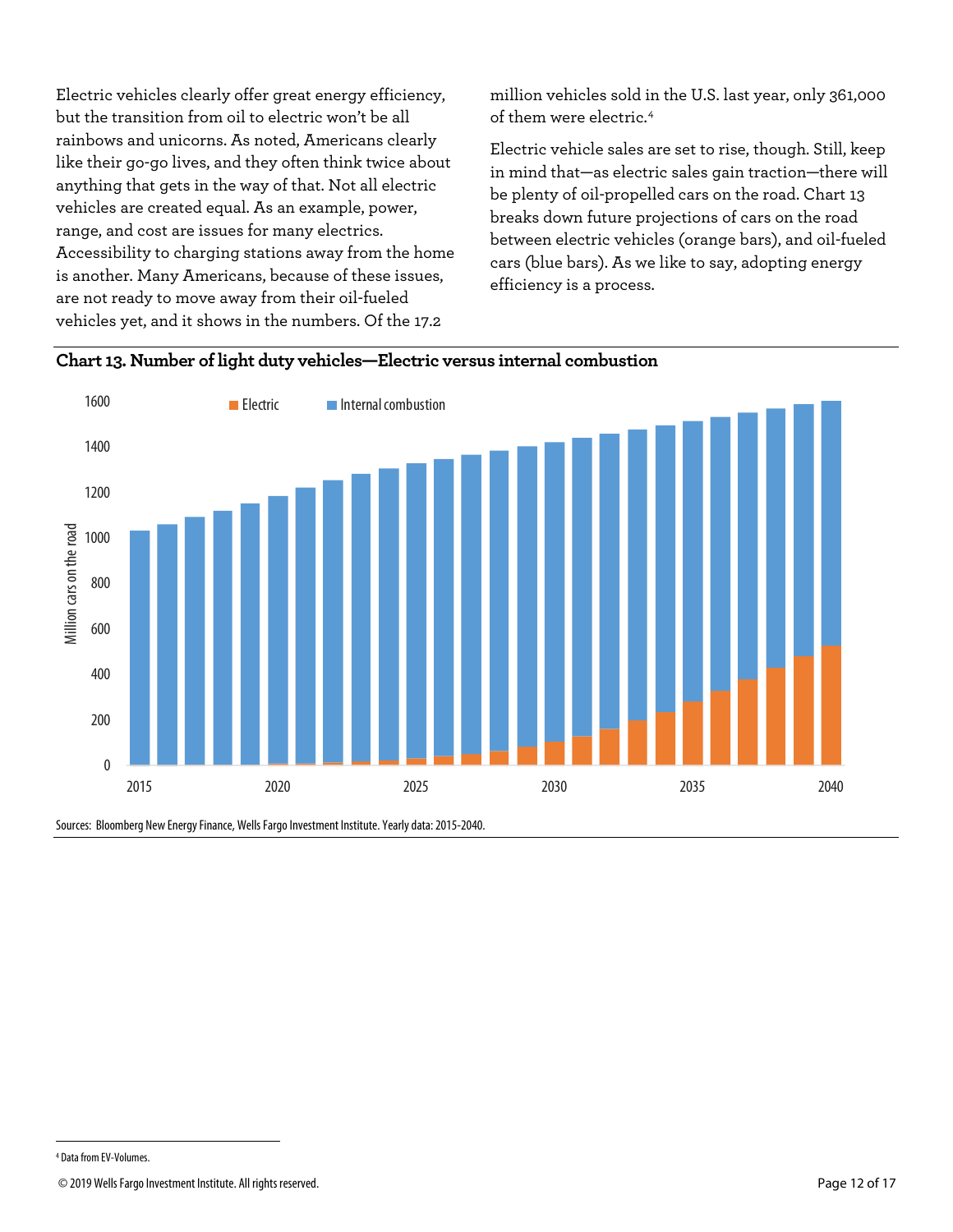# **Energy buzz kill #1—Electric cars will not kill fossil fuels**

The newer electric cars, with greater range and power, are amazing inventions. If they are broadly adopted, they will curb oil use. Electric cars, though, will not kill fossil-fuel use. Electric cars run on electricity, and most U.S. electricity today is generated by burning natural gas and coal. And if the EIA is correct in its projections, this will remain the case in 2050 (Chart 14). Remember—it takes energy to produce energy.



# **Energy buzz kill #2—global energy use will rise in the coming decades**

We have done a lot of writing on U.S. energy use. And rightfully so, as the U.S. is a disproportionate user of the world's energy. The U.S. accounts for only 4.6% of the world's population, but it burns 20% of the world's oil, and it emits 14% of the world's CO2.

Emerging markets are where the future is, however. Future energy use—and its impact on the planet's health—is shifting from developed countries like the U.S. to emerging ones. Chart 15 shows that most developed countries (the U.S. included) have shrinking energy use per-person trends. On the flip side, most emerging markets' per-person energy use trends are rising.

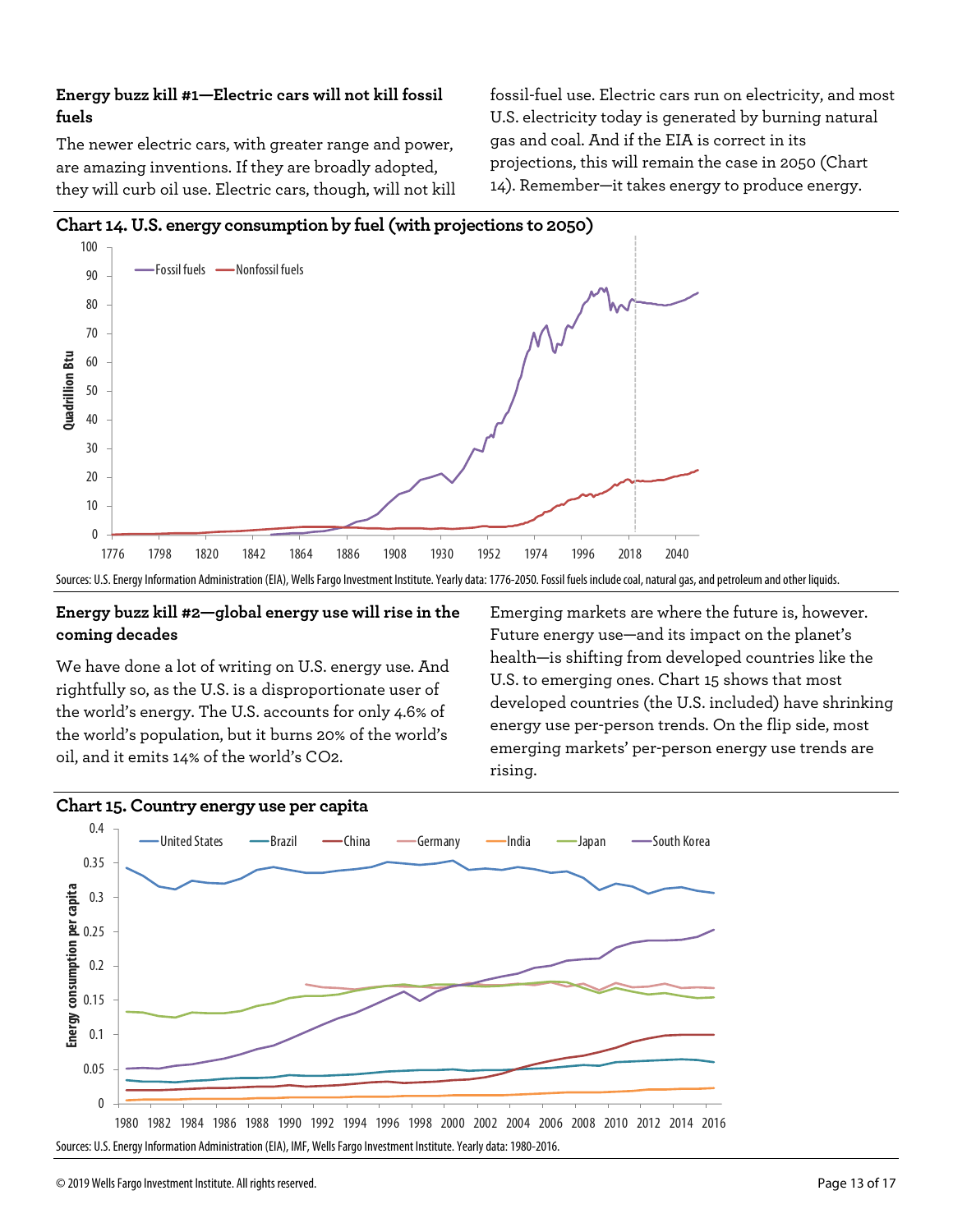# **Buzz kill #3—The green movement may always be fighting an uphill battle**

The green movement has been involved in an unfair fight, frankly—and likely always will be. The history is clear. Chart 16 shows that as the world has grown, so has energy use. And not just total energy use (Chart 16, green line), but per-person energy use too (Chart 16, blue line). Fighting the growth in energy use is effectively fighting the growth of the global economy—and the desire of humans to live more convenient lives.



**Chart 16. World energy consumption, total and per capita**

Emerging markets, in their quest to become developed ones, likely will keep burning massive amounts of fossil fuels in coming decades, much to the chagrin of the green movement. Fossil fuels remain relatively cheap fuel sources, versus developing alternatives, for emerging countries trying to compete. To think that they would forgo such an advantage is naïve thinking. We agree with the EIA's projection that the world's fossil-fuel use should grow steadily through 2050 (purple line, Chart 17)—and expect much of the growth to come from emerging markets.





Sources: U.S. Energy Information Administration (EIA), Wells Fargo Investment Institute. Yearly data: 1980-2050. Fossil fuels include coal, natural gas, and petroleum and other liquids.

Sources: U.S. Energy Information Administration (EIA), World Bank, Wells Fargo Investment Institute. Yearly data: 1980-2016.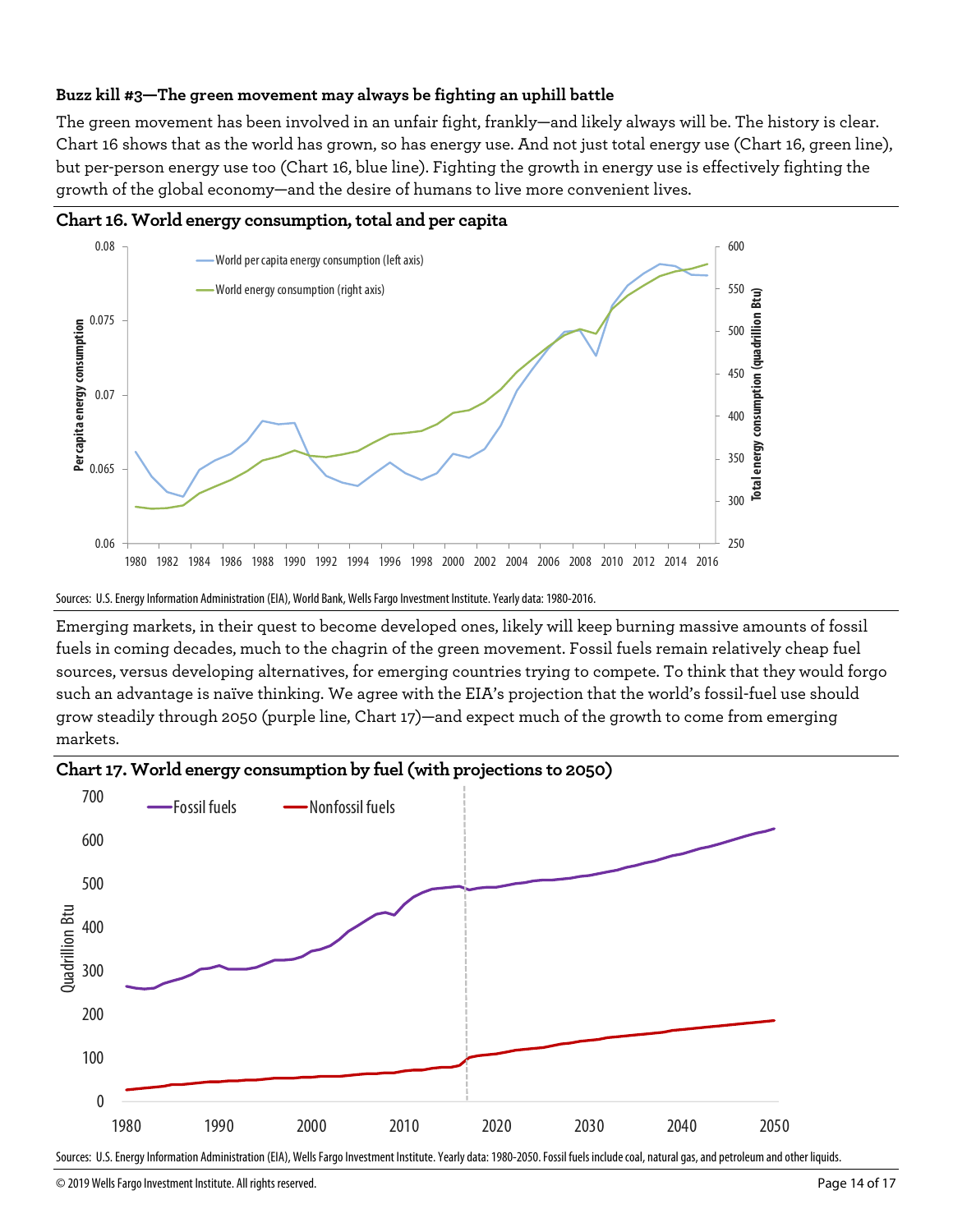It is a scary proposition to think that emerging markets, and their massive populations, could be consuming lots more fossil fuels over the coming decades. The real nightmare, though, would be if the average emerging markets citizen consumed energy like the average American. For the planet's sake, let's hope that doesn't happen. There is room for per person energy use to grow in key emerging markets. The average person in China (red line, Chart 15 above), for example, consumes only 30% the energy of the average American (blue line, Chart 15 above).

We do believe that per-person energy use in key emerging markets, like China, will continue to rise for some time still. That said, we are hopeful that green progress should restrain emerging markets per-person energy use from ever approaching anything Americanlike. Another plus for the planet is that it appears that some of the key emerging markets, such as China, may have been listening when Al Gore took the stage. Chart 18 shows CO2 emissions, on a per-person basis, for the U.S. (blue line, Chart 18), China (red line, Chart 18), and the rest of the world (dashed black line, Chart 18). Notice that, since 2013, China's CO2 emissions have been dropping on a per-person basis. This is at a time when we know that China's energy use is rising.



#### **The Future of Fossil Fuels—The Bottom Line**

The bottom line is that our lives revolve around energy use, and lots of it. Fossil fuels generate most of that energy today. Recent progress in renewables and green technology has been made, and it is the future. The green movement has investors believing that fossil fuel use will soon die. We are doubtful. It takes energy to create energy, and green technologies often require fossil fuel use too. Additionally, emerging market energy use continues to climb higher. By 2050, the planet's dominant fuel source will still likely be fossil fuels. For the planet's sake, let's hope that green progress has a higher gear still.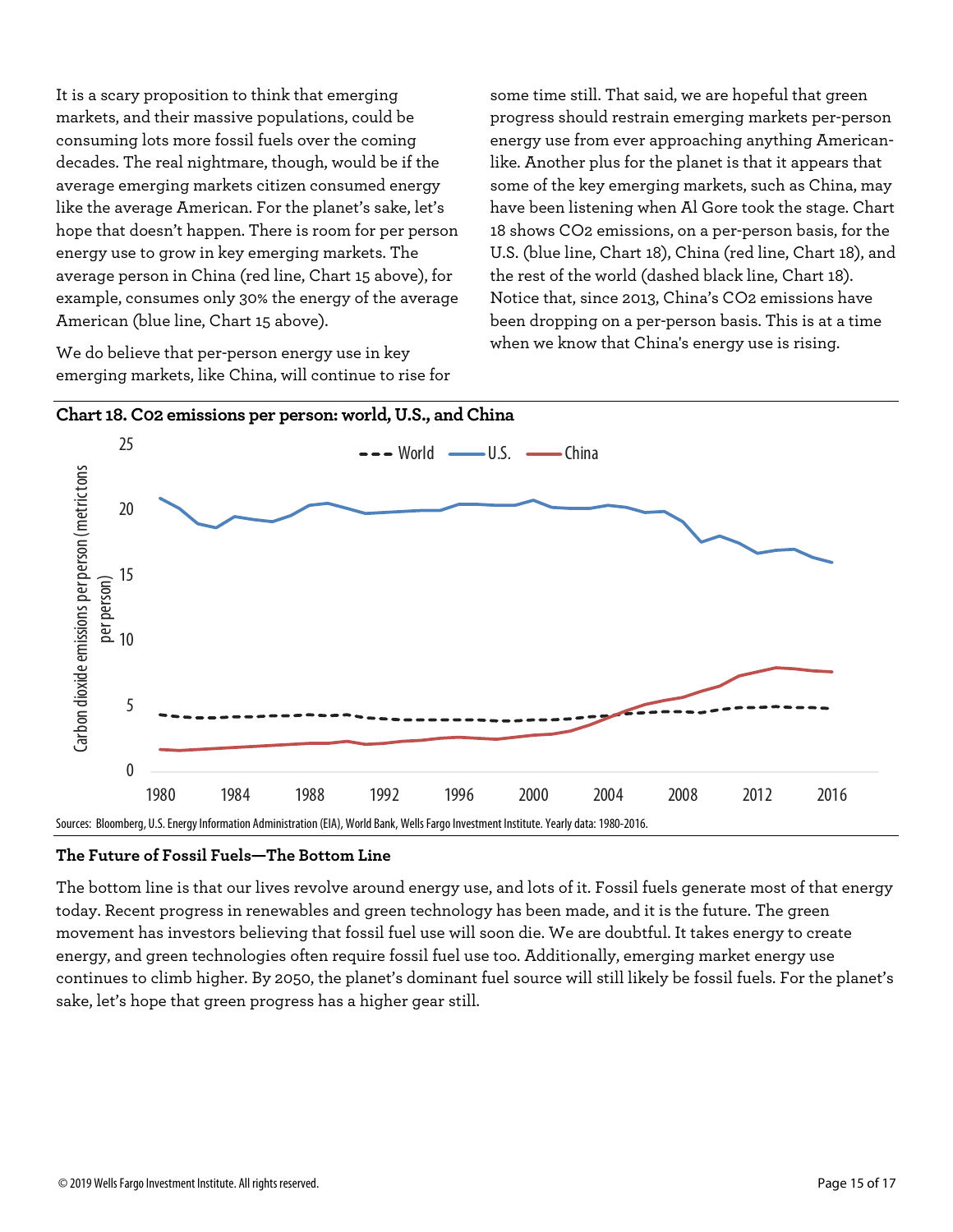

#### John LaForge

Head of Real Asset Strategy Global Investment Strategy Wells Fargo Investment Institute



#### Austin Pickle, CFA

Investment Strategy Analyst Global Investment Strategy Wells Fargo Investment Institute Mr. LaForge is part of the leadership team that develops recommendations and market commentary for real assets, which includes commodities, real estate investment trusts, and master limited partnerships. In his role, he provides commentary and strategy across the commodity spectrum, covering the most widely followed energy, metal, agricultural, and soft groups. Mr. LaForge has focused primarily on asset management and investment research during his 23 years of investment experience. He is based in Sarasota, Florida.

Mr. Pickle is an investment strategy analyst for the global real assets strategy team headed by John Laforge. The team develops strategic and tactical asset allocation recommendations and market commentary for real assets, which includes real estate investment trusts, master limited partnerships, and commodities. He is located in Sarasota, Florida.